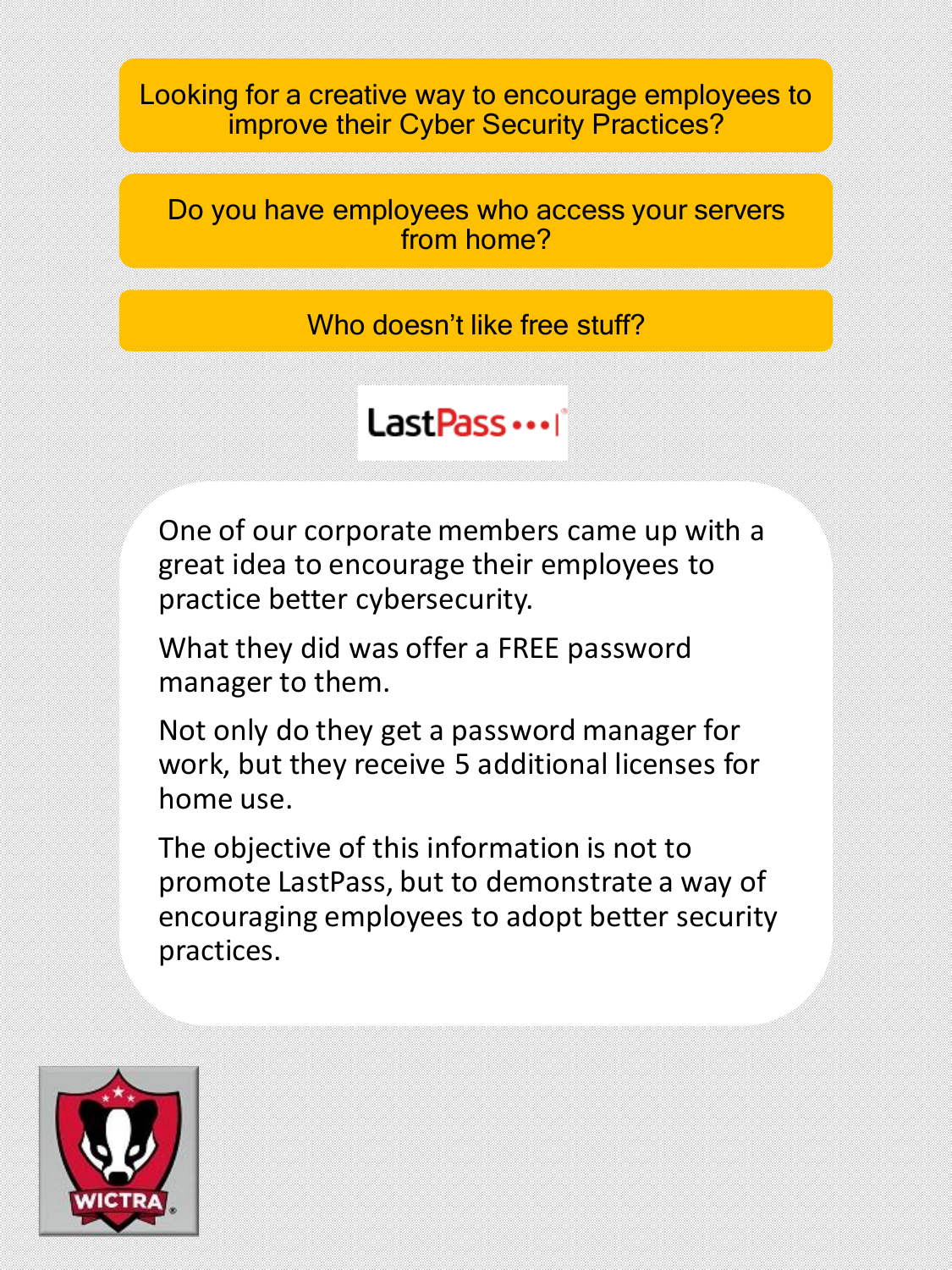### Why do this?

#### Promote use of MFA

#### Reduce the number of reused passwords

#### Reduce the number of weak passwords

# **SSO**

Reduce passwords while increasing ease of employee access with Single Signon (SSO). With an integrated single sign-on and password manager solution, LastPass provides control and security for every access point.

- Add an unlimited number of SSO applications, with over 1,200 apps already ✓ pre-integrated.
- Automate onboarding and offboarding to cloud applications. ✓
- Revoke access to key applications when an employee leaves. ✓
- Reduce the number of passwords employees must memorize. ✓
- Allow IT visibility into apps to identify gaps in access security.

#### **Learn More about SSO**

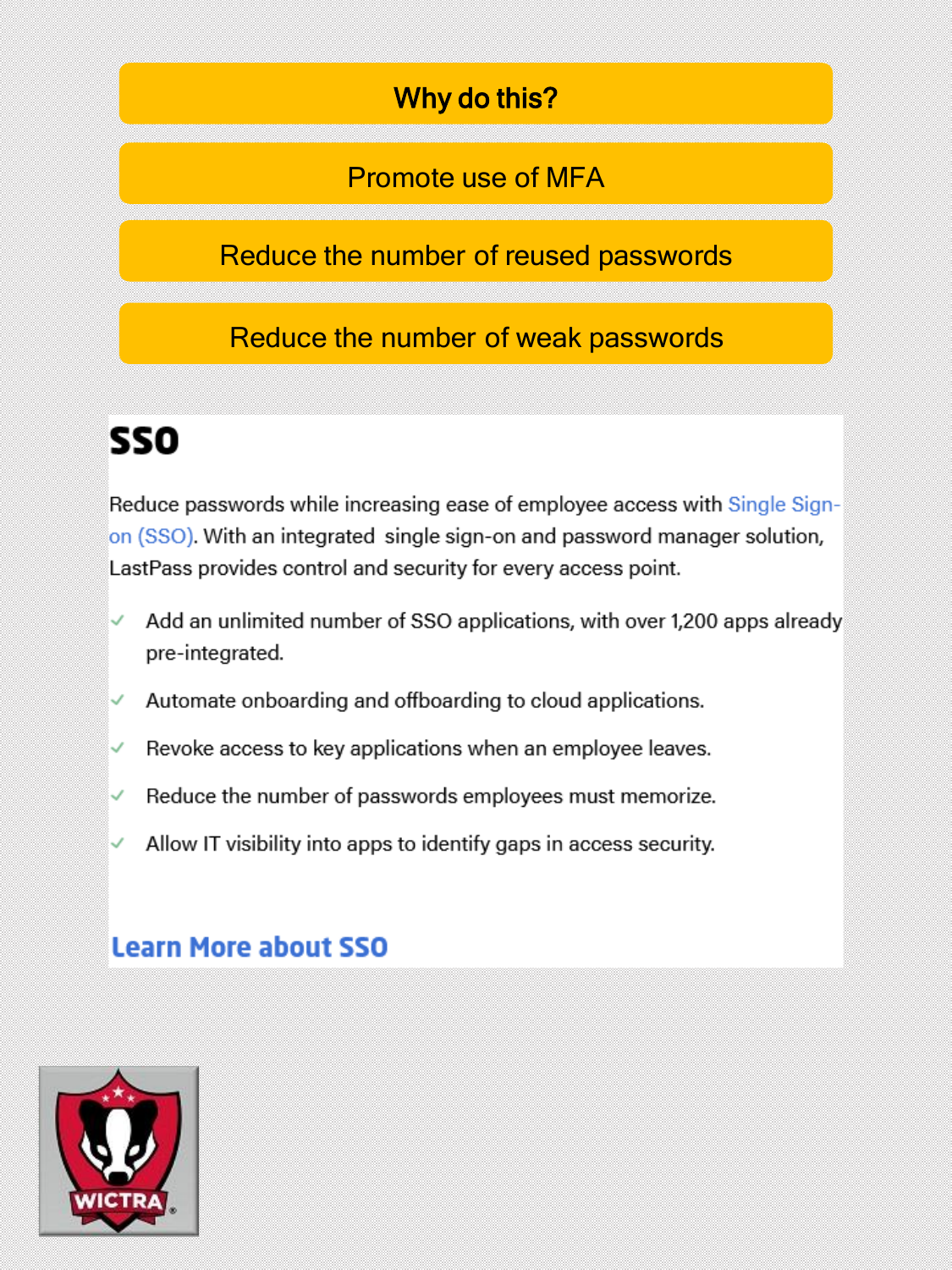#### Password managers such as LastPass have tools built in such as a password generator.

It allows LastPass to create a password based upon parameters that you outline. It will randomly create any length and complexity that you can copy and paste into any site.



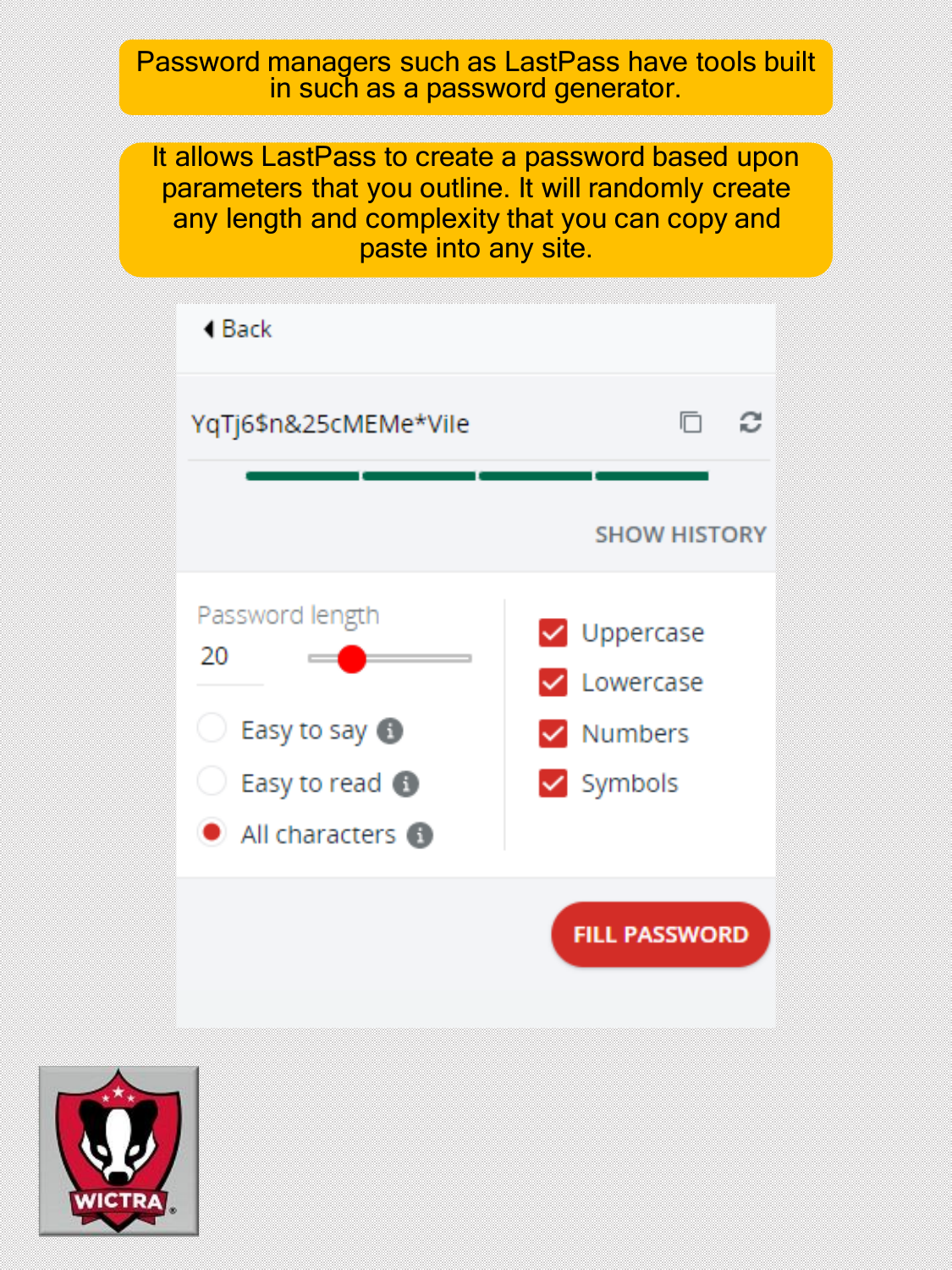## **Employee Benefits**

# **LastPass Families as a Benefit**

Proper password hygiene is critical to keeping professional and personal data secure. Take control of your business' data by encouraging your employees to do the same. Enable your employees - and their families - to live and work securely from anywhere with Families as a Benefit. With Families as a Benefit, individual users and families can:

- $\checkmark$  Grant 5 additional LastPass licenses to their family and friends
- Store and protect their passwords across all devices
- $\checkmark$  Create unlimited shared folders for easy family sharing
- $\checkmark$  Improve and enforce password hygiene by using the security dashboard



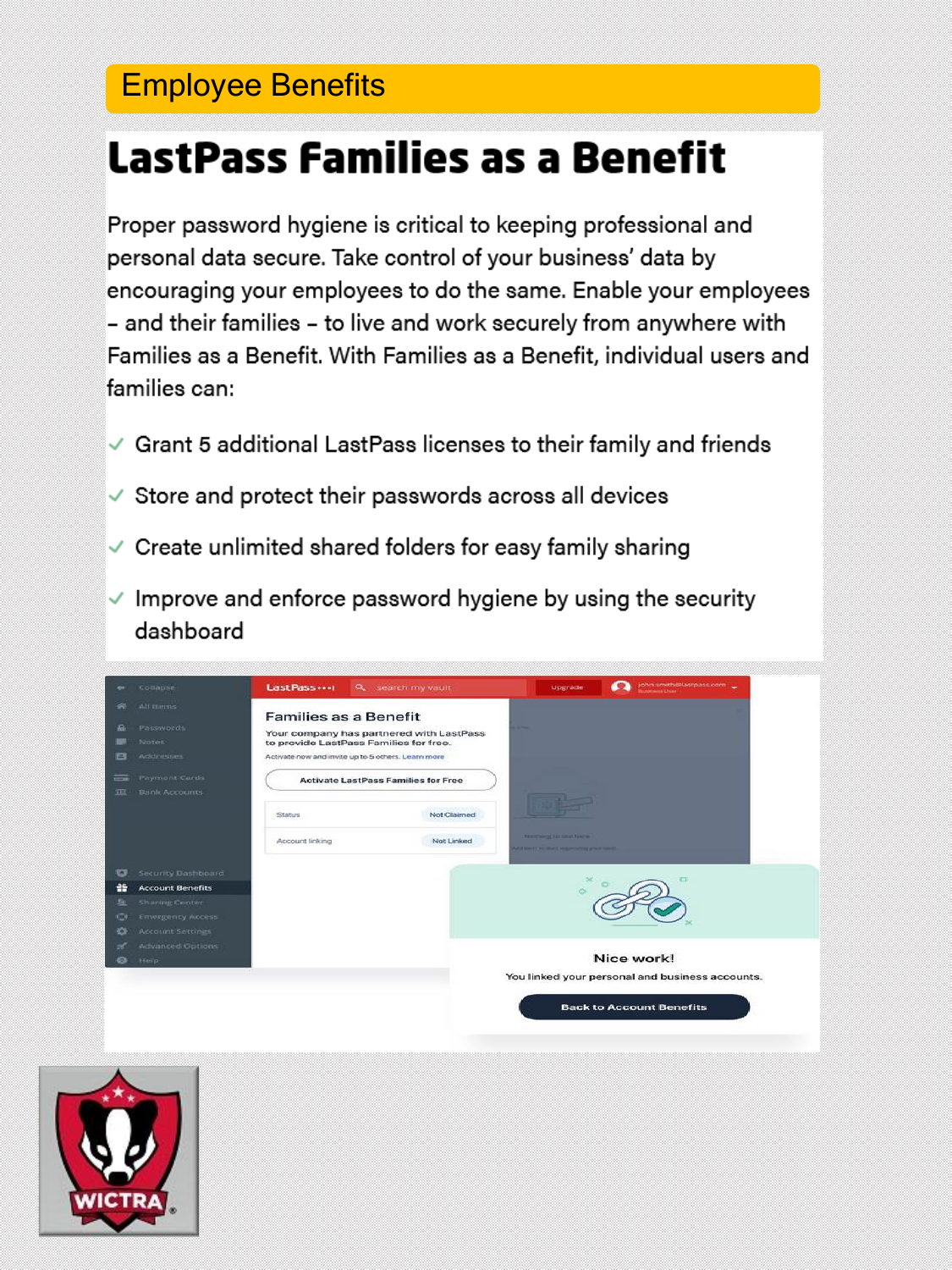### I.T. management benefits

## **Simplify IT oversight with one admin** console

Help your IT department work without wasting time. The LastPass admin console provides your IT team with complete oversight. They can manage all their daily tasks from the admin console, whether they need to:

- Oversee employee password management ✓
- Update security policies ✓
- ✓ Provision and deprovision users
- Deploy authentication methods for onboarding and offboarding ✓
- Federate user logins to LastPass ✓
- Produce admin security reports ✓

Streamline IT's responsibilities by providing them with a one-stop security management dashboard.

| LastPass                  |                         |                    | ۹               | $\mathcal{R}_\mathbf{a}$<br>v |
|---------------------------|-------------------------|--------------------|-----------------|-------------------------------|
| 2<br><b>Users</b>         | <b>Users</b>            |                    | $\equiv$<br>玉   | Add users                     |
| 盐<br>Groups<br>R<br>Admin | $\alpha$                |                    |                 | 1 2 3 4 Next >                |
| 面<br><b>Directories</b>   | Email ^                 | Name               | <b>MFA</b>      | Last Login                    |
|                           | briansmith@lastpass.com | <b>Brian Smith</b> | Active          | 13 minutes ago                |
|                           | o                       |                    | <b>Disabled</b> |                               |
|                           |                         |                    | Active          |                               |
|                           | o                       | Charles Controller | Disabled        | $\sim$                        |
|                           | a                       |                    | Active          | $\sim$ $\sim$                 |
|                           |                         |                    | <b>Disabled</b> |                               |
|                           |                         |                    | Active          |                               |